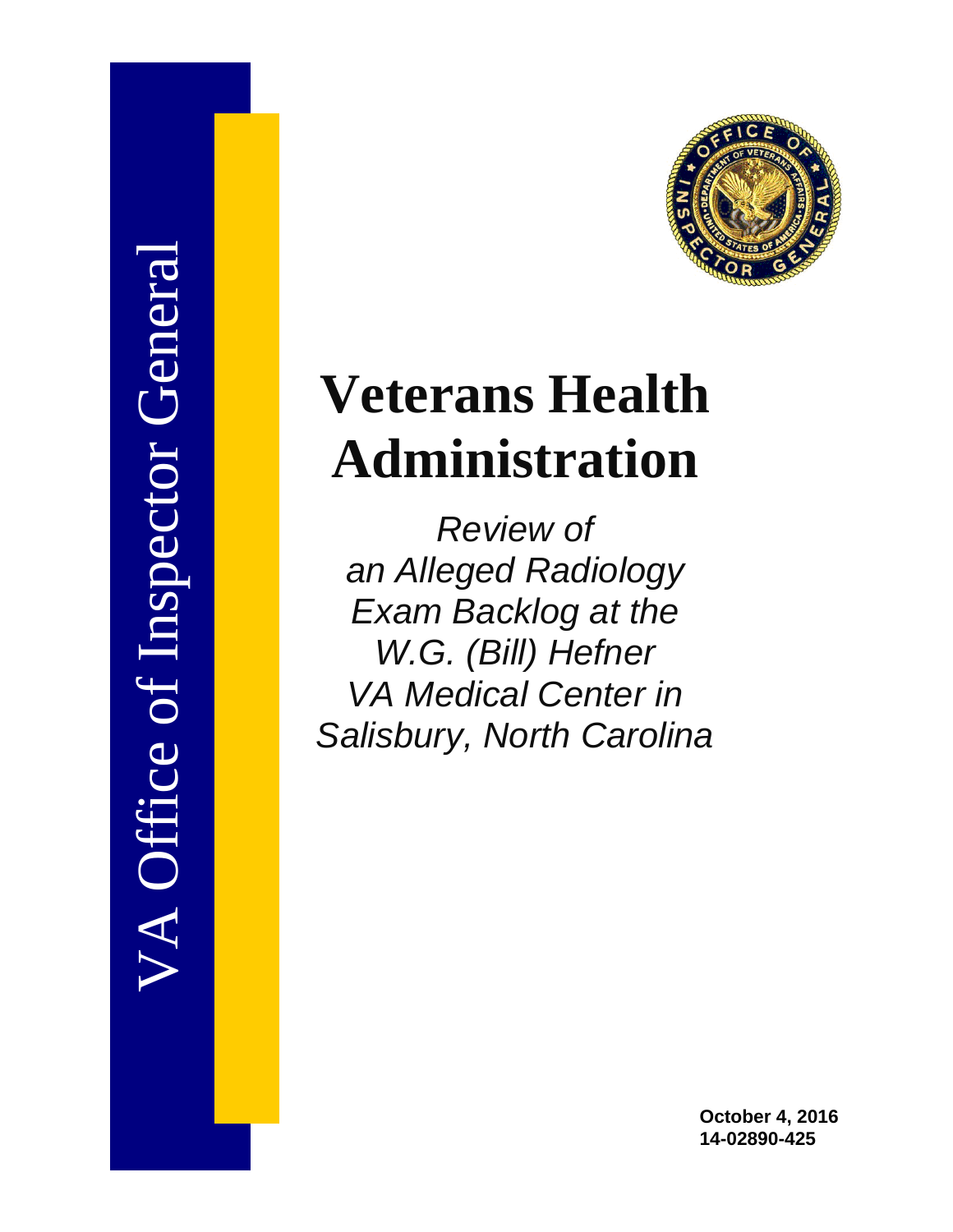## **ACRONYMS**

| <b>CID</b>  | <b>Clinically Indicated Date</b>                                |
|-------------|-----------------------------------------------------------------|
| <b>CY</b>   | Calendar Year                                                   |
| FY          | <b>Fiscal Year</b>                                              |
| <b>HCC</b>  | <b>Health Care Center</b>                                       |
| <b>OHI</b>  | <b>Office of Healthcare Inspections</b>                         |
| <b>OIG</b>  | Office of Inspector General                                     |
| <b>OSC</b>  | Office of Special Counsel                                       |
| VA.         | Department of Veterans Affairs                                  |
| <b>VAMC</b> | VA Medical Center                                               |
| <b>VHA</b>  | <b>Veterans Health Administration</b>                           |
| VistA       | Veterans Health Information Systems and Technology Architecture |

## **To report suspected wrongdoing in VA programs and operations, contact the VA OIG Hotline: Website: www.va.gov/oig/hotline Email: vaoighotline@va.gov**

**Telephone: 1-800-488-8244**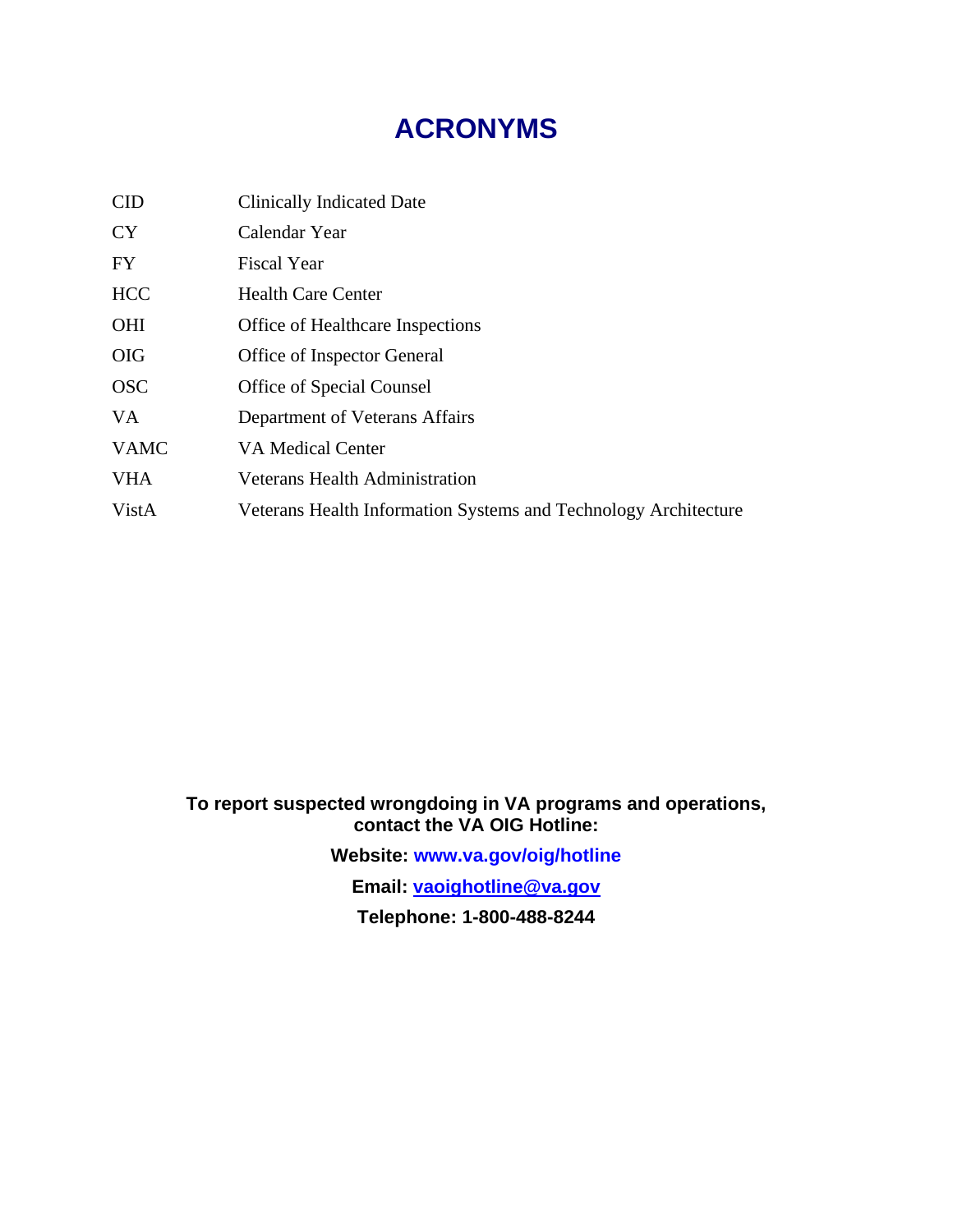

**Highlights: Review of an Alleged Radiology Exam Backlog at VHA's W.G. (Bill) Hefner VAMC in Salisbury, NC** 

## **Why We Did This Review**

Center, Salisbury, NC (VAMC Salisbury). radiology exams at VAMC Salisbury. The VA Secretary forwarded to the Office of Inspector General (OIG) allegations received from the Office of Special Counsel (OSC) regarding access to radiological care at the W.G. (Bill) Hefner VA Medical The complainant made six allegations related to the existence of a large backlog of These allegations are in addition to the allegations investigated and published on October 4, 2016 in the *Administrative Summary of Investigation in Response to Allegations Regarding Patient Wait Times– VA Medical Center in Salisbury, North Carolina* by the OIG's Office of Investigations.

## **What We Found**

We substantiated the allegation that VAMC Salisbury had a backlog of about 3,300 pending orders for radiology exams but did not substantiate the other five allegations. We confirmed the existence of a backlog of more than 3,000 pending orders for radiology exams at a specific point in time in 2014 near the date identified by the complainant. However, VAMC Salisbury Imaging Service decreased the more than 3,000 pending exams and the number of pending orders. The facility averaged 1,358 pending orders from January 1, 2014 through March 31, 2016, but was unable to eliminate the backlog.

Furthermore, our review found the Imaging Service was not effectively managing its pending radiology exam workload to ensure patients received timely exams. Some patients experienced significant delays in the

completion of ordered exams. We reviewed the records of 15 patients who died before the completion of a total of 16 ordered exams but did not determine that any of the deaths or adverse clinical outcomes resulted from the delays.

## **What We Recommended**

needed or ensure the exams are scheduled. We recommended the Salisbury Imaging Service Director require staff review all unscheduled radiology exam orders that are 30 days past the clinically indicated date and either cancel the orders if the exams are not We also recommended the Director make unscheduled urgent and STAT orders a priority in the staff's review of unscheduled radiology orders and identify whether potential harm has occurred to patients due to delays in care. Finally, we recommended the VA Mid-Atlantic Health Care Network Director ensure VAMC Salisbury develops a plan to address existing demand for radiology exams and ensure future patients receive access to exams in accordance with Veterans Health Administration policy.

## **Agency Comments**

The VA Mid-Atlantic Health Care Network Director and the VAMC Salisbury Director concurred with our findings and recommendations and provided an appropriate corrective action plan.

autS

ANDREA C. BUCK Chief of Staff for Healthcare Oversight Integration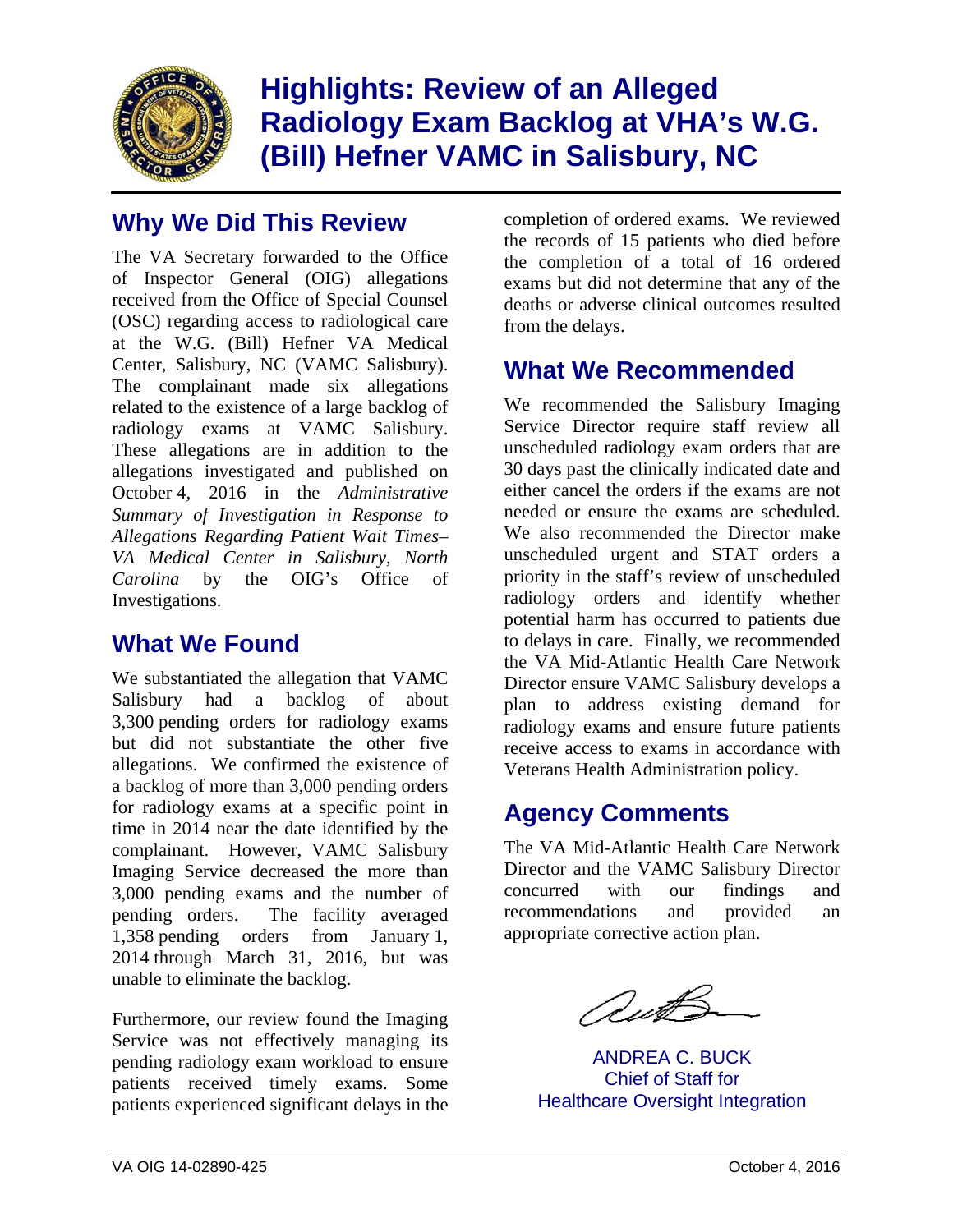## **TABLE OF CONTENTS**

| Salisbury VAMC Imaging Service Did Not Effectively Manage Radiology<br>Finding 1 |                                                                                                                                 |  |
|----------------------------------------------------------------------------------|---------------------------------------------------------------------------------------------------------------------------------|--|
|                                                                                  |                                                                                                                                 |  |
| Alleged Practices In Nuclear Medicine Department Operations Did Not              |                                                                                                                                 |  |
| Appendix A                                                                       |                                                                                                                                 |  |
|                                                                                  |                                                                                                                                 |  |
|                                                                                  |                                                                                                                                 |  |
|                                                                                  |                                                                                                                                 |  |
|                                                                                  |                                                                                                                                 |  |
|                                                                                  | Exam Workload to Ensure Patients Received Timely Exams 3<br>Appendix B VA Mid-Atlantic Health Care Network Director Comments 10 |  |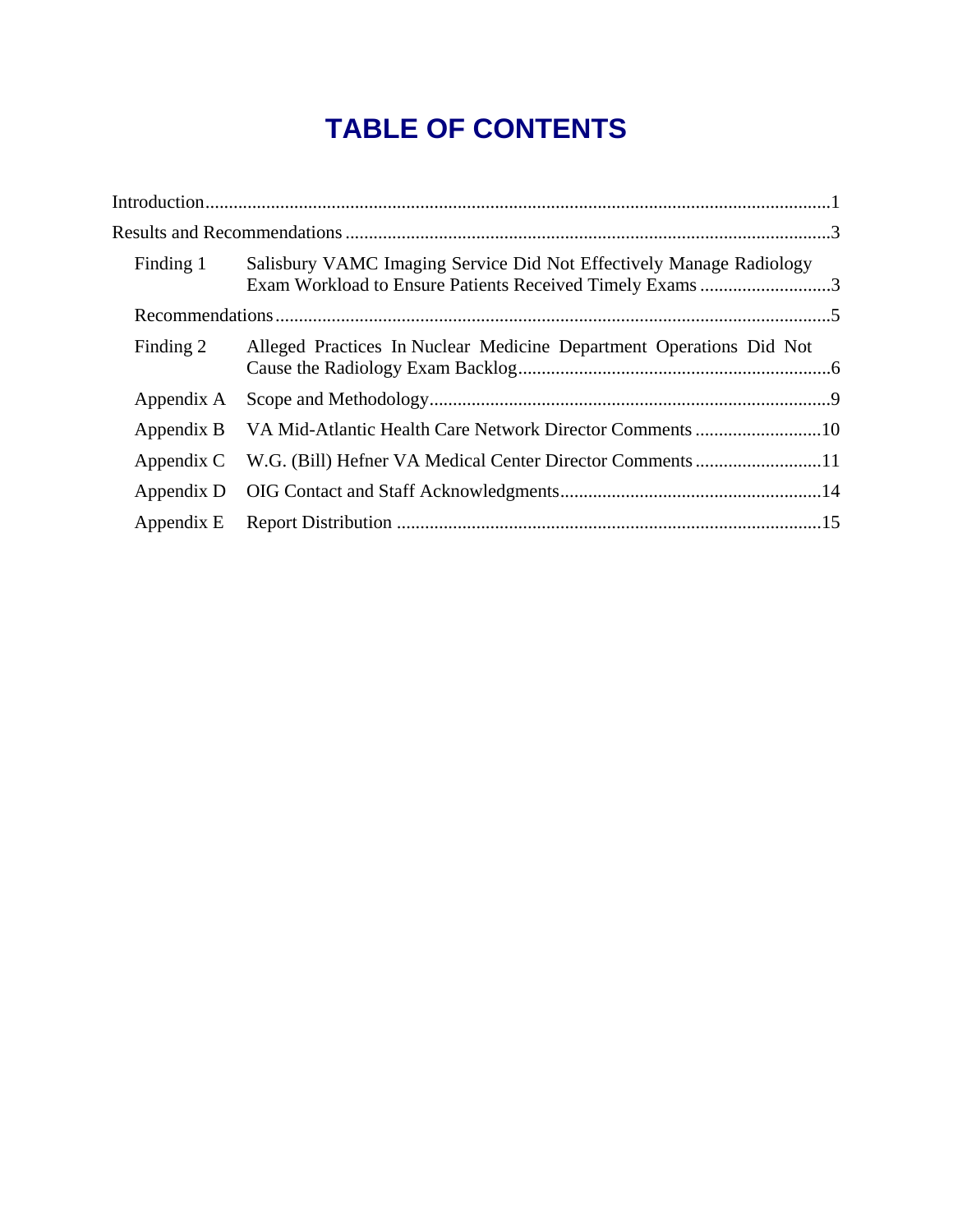## **INTRODUCTION**

<span id="page-4-0"></span>*Allegation* 

In May 2014, the VA Office of Inspector General (OIG) received two complaints regarding scheduling irregularities and potential manipulation of wait times at the W.G. (Bill) Hefner VA Medical Center (VAMC), located in Salisbury, NC (VAMC Salisbury). The OIG began a criminal investigation to review these issues. In June 2014, the Secretary of the Department of Veterans Affairs received a complaint from the Office of Special Counsel (OSC) alleging six different, but related, conditions regarding delays in obtaining radiology exams at the same facility. Specifically, the OSC complainant alleged that:

- VAMC Salisbury had about 3,300 patients waiting for radiology exams, with some patients waiting since 2007.
- The backlog resulted from employing Nuclear Medicine technicians for one 8-hour shift per day, rather than multiple shifts or longer shifts.
- Nuclear Medicine patients were scheduled and scanned during a 4-hour window.
- The Nuclear Medicine department performed fewer than 10 scans per day, which was insufficient to reduce the size of the patient pending list.
- The Radiological Administrative Officer told the supervisor of the Nuclear Medicine technicians not to make any overtime requests.
- Nuclear Medicine department administrators refused to refer patients to outside facilities because of cost concerns.

These allegations are in addition to those investigated and published by the OIG's Office of Investigations.<sup>1</sup> Accordingly, the OIG deployed a multidisciplinary team composed of auditors and health care inspectors to review these additional allegations.

Imaging Service staff use hard copies of radiology orders to manage their exams. Orders may be marked as STAT, urgent or routine. Hard-copy orders are printed daily and are sorted by whether they are general radiology or specialty exams. Specialty exams require appointments to be scheduled in advance while general radiology exams are managed as walk-ins. Scheduling clerks schedule all specialty exam appointments except for Nuclear Medicine exams.

Nuclear Medicine exam orders are managed by Nuclear Medicine technicians in a separate filing system for scheduling. They perform their own scheduling in order to provide patients with specialized instructions and

*Radiology Scheduling Procedures* 

 $\overline{a}$ 

 *Wait Times – VA Medical Center in Salisbury, North Carolina*, (October 4, 2016). <sup>1</sup> Administrative Summary of Investigation in Response to Allegations Regarding Patient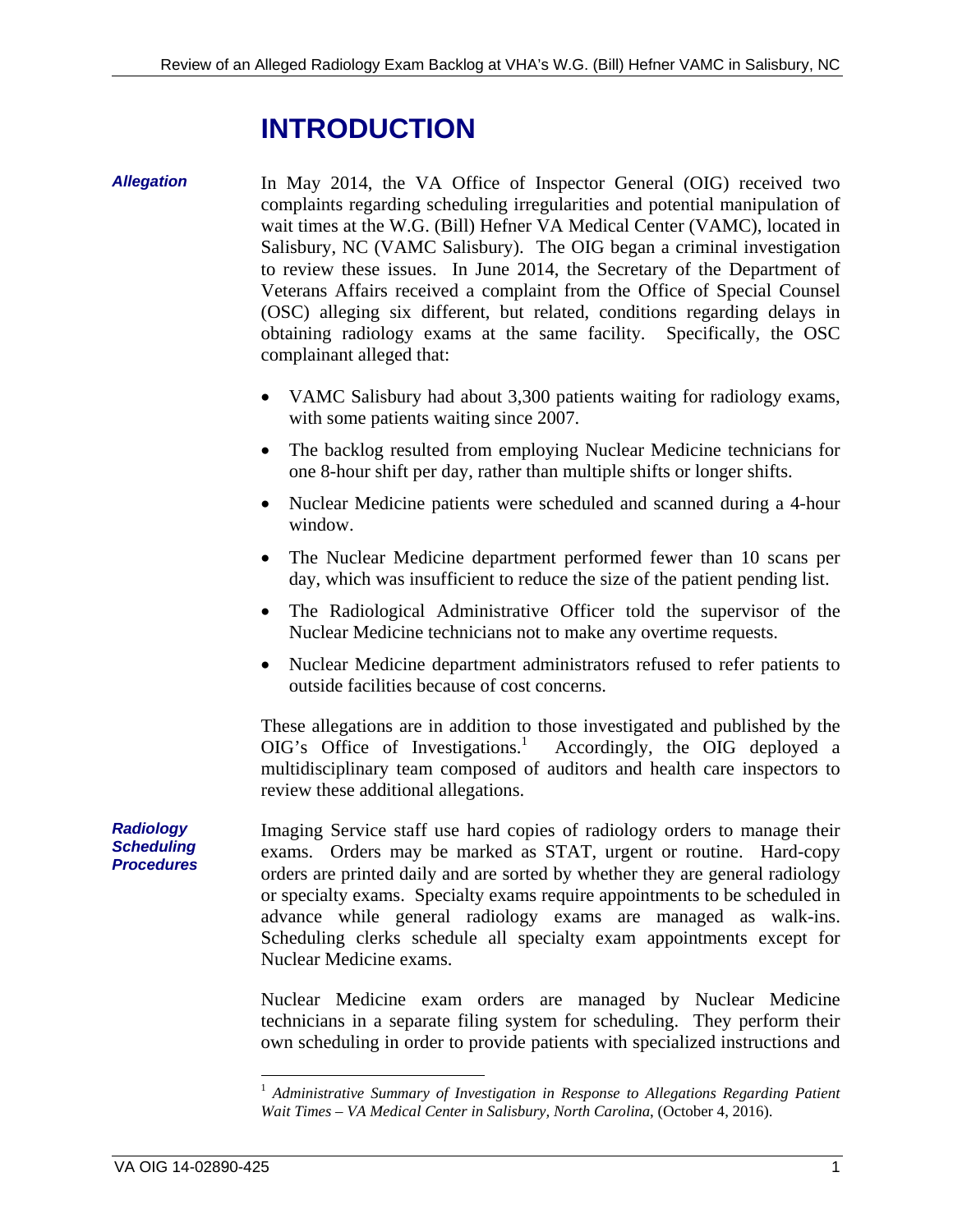answer questions as needed. Nuclear Medicine technicians' primary responsibility is to administer scheduled exams so appointments are scheduled in between performing exams.

*National and Local Guidance*  VA issued Veterans Health Administration (VHA) Directive 2010-027, *Outpatient Scheduling Processes and Procedures*, on June 9, 2010, to update the scheduling policies for outpatient clinic appointments. However, VAMCs, including Salisbury, did not receive specific guidance on the scheduling of radiology exams until just before our review when VHA issued *Outpatient Radiology Scheduling Policy and Procedures and Interim Guidance* on February 25, 2016. During fiscal year (FY) 2014, Salisbury Imaging Service Policy 114-20, *Ordering, Scheduling, and Canceling Image Studies* required:

- Routine radiology exam requests to be completed within 30 days of the clinician's clinically indicated date (formerly known as the desired date)
- STAT studies to be completed within 24 hours unless otherwise indicated
- Did not provide guidance on urgent exam orders.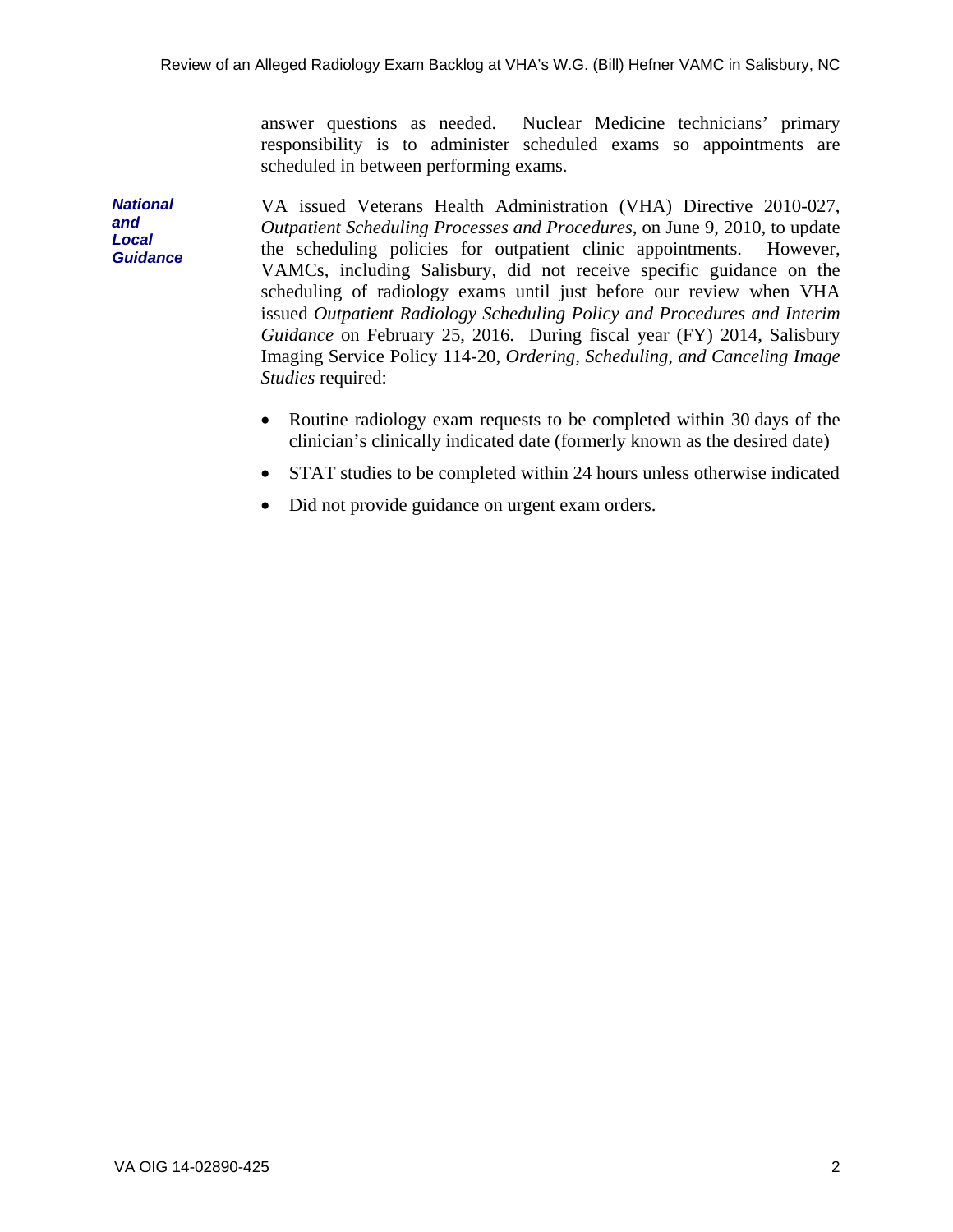## **RESULTS AND RECOMMENDATIONS**

#### <span id="page-6-0"></span>**Finding 1 VAMC Salisbury Imaging Service Did Not Effectively Manage Radiology Exam Workload To Ensure Patients Received Timely Exams**

six allegations related to the existence of a large backlog of radiology exams. In June 2014, the OIG received a complaint regarding access to care in the Imaging Service at VAMC Salisbury. Specifically, the complainant made We substantiated the first allegation that VAMC Salisbury had a backlog of orders for radiology exams: there were more than 3,000 pending orders for radiology exams near the date identified by the complainant. The remaining five allegations were not substantiated and are discussed in Finding 2.

We substantiated the allegation that VAMC Salisbury had a backlog of about 3,300 patients with pending orders for radiology exams. Our analyses of VAMC Salisbury's Imaging Service backlog data confirmed that the number of pending radiology exam orders reached a high of 3,205 as of January 9, 2014. This fact supported the complainant's general allegation that a large backlog of pending radiology exams existed at VAMC Salisbury at some point early in 2014. However, the data also showed that the pending exam backlog actually decreased to 1,451 by March 31, 2014 and averaged 1,358 pending orders during the period from January 1, 2014 through March 31, 2016.

We did not substantiate the second part of the allegation in which the complainant alleged that some patients had been waiting since 2007 for their radiology exams. System limitations prevented us from completing a point-in-time analysis of the pending orders that existed at the date specified by the complainant. However, VA OIG's review of the 3,126 pending radiology orders in the Veterans Health Information Systems and Technology Architecture (VistA) at the time of the April 12, 2016 site visit did not identify any pending orders dating back to 2007.

Although we did not find any patients who had waited since 2007, our review disclosed that Imaging Service may not be effectively managing pending orders and ensuring patients receive timely exams. We found that the 3,126 pending orders ranged from FY 2015 through FY 2016, year-to-date, with one order from FY 2012.

VHA policy requires radiology exams to be completed within 30 days of the clinically indicated date (CID). However, we found that 1,076 of the 3,126 pending orders (34 percent) were not timely because they had not been completed within 30 days of the CID.

This table shows a distribution of the pending radiology exam orders based

*Alleged: Pending Radiology Backlog*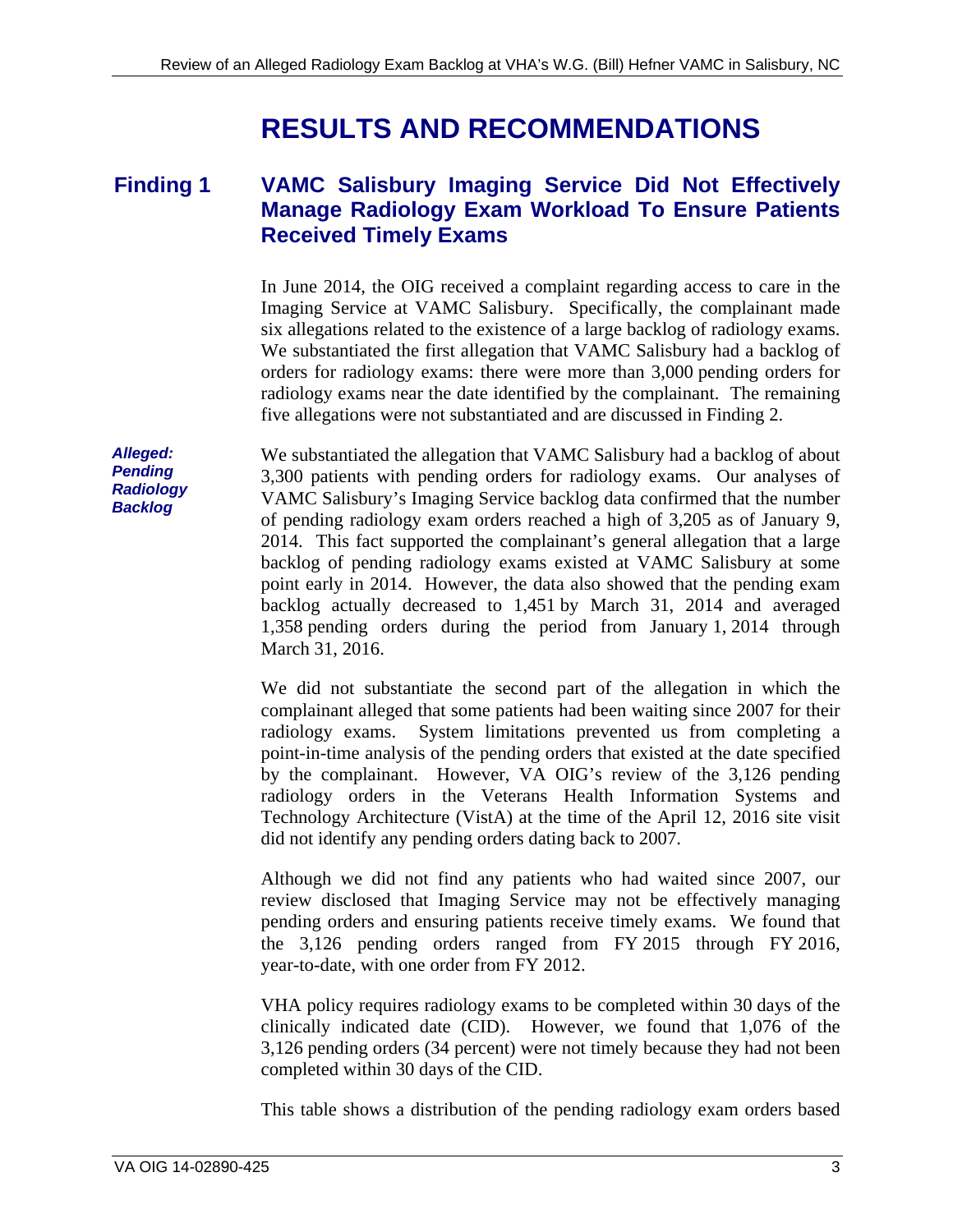| the Chinean, mulcated Date               |                    |  |  |  |
|------------------------------------------|--------------------|--|--|--|
| <b>Number of Days Past</b><br><b>Due</b> | <b>Lower Limit</b> |  |  |  |
| $1 - 30$                                 | 934                |  |  |  |
| $31 - 90$                                | 108                |  |  |  |
| $91 - 180$                               | 18                 |  |  |  |
| Over 180                                 | 16                 |  |  |  |
| <b>Total</b>                             | 1,076              |  |  |  |

**Table. Orders More Than 30 Days Past the Clinically Indicated Date** 

on the number of days they were past the CID.

 *Source: VA Corporate Data Warehouse* 

*Note: Includes pending exams that may be past due because the patient did not show for a scheduled exam.* 

Based on these review results, we requested the OIG Office of Healthcare Inspections (OHI) review a judgement sample of medical records belonging to 15 patients (with 16 orders) who died within 6 months of their exam request date. The patients' dates of death ranged between March 6, 2014 and December 15, 2015. The OIG selected these patients' records for review because patients who had waited more than 30 days from their clinically indicated date for an exam, and who subsequently died, would likely represent the most seriously ill group of patients with pending radiology orders and would, therefore, be more likely than the average patient to have experienced harm from a delayed exam.

OHI reviewed these patients' records to validate whether the patients had received the test and, if they had not, whether any harm resulted to the patient. Each of these patients had orders for a myocardial perfusion scan with technetium<sub>99</sub>, but 13 of the patients had not received the ordered scans. Two patients received the scans. One of these patients received the scan outside of VA during an emergent hospitalization. The other patient's scan was performed at VA. This patient was scheduled within 30 days of the consult; however, the patient did not show for the test as scheduled. It was rescheduled to a later date and completed 6-days before his death.

OHI physicians reviewed the patients' electronic medical records and obtained death certificates, as needed. They also noted that "no shows" for the scheduled scans were mitigating factors in many of the cases. The OHI physicians' review of the 15 patients with a total of 16 ordered exams did not determine that any patients died or had an adverse clinical outcome as a result of the delays.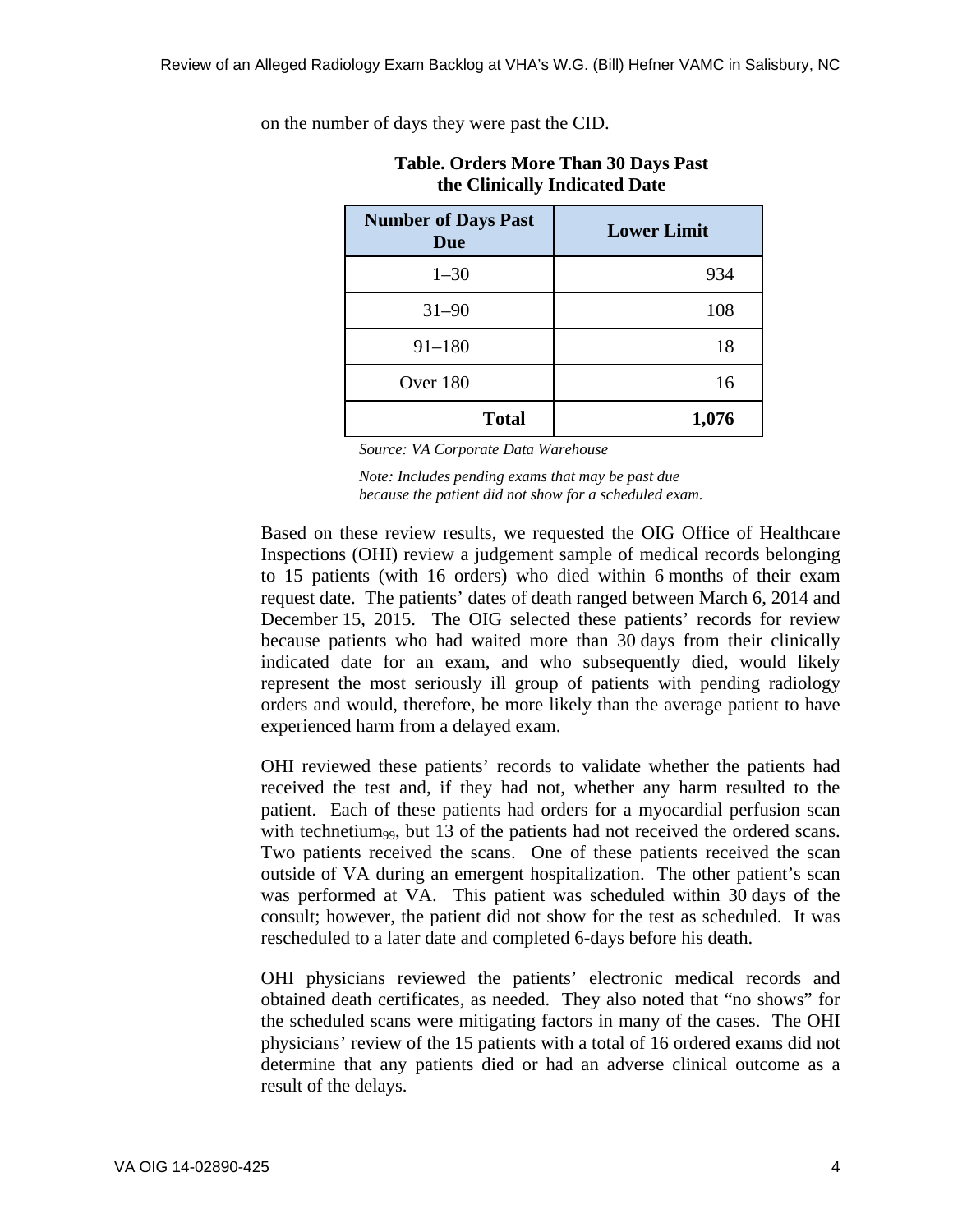### <span id="page-8-0"></span>**Recommendations**

- 1. We recommended the W.G. (Bill) Hefner VA Medical Center Director require staff to review all unscheduled radiology exam orders that are 30 days past the clinically indicated date and either cancel the orders if the exams are not needed or ensure the exams are scheduled.
- 2. We recommended the W.G. (Bill) Hefner VA Medical Center Director make unscheduled urgent and STAT (immediate) orders a priority in the staff's review of unscheduled radiology orders and ensure staff determine whether any potential harm has occurred to patients due to the delays in care.
- 3. We recommended the VA Mid-Atlantic Health Care Network Director ensure that the W.G. (Bill) Hefner VA Medical Center develops a plan to address existing demand for Radiology exams and ensures future patients receive access to exams in accordance with VHA policy.
- *Management Comments*  The VA Mid-Atlantic Health Care Network Director and the VAMC Salisbury Director agreed with our findings and recommendations and stated that they have addressed all our recommendations. VAMC Salisbury staff reviewed all unscheduled radiology orders with a CID through July 2016 and canceled orders that were not completed within 60 days of the CID. All other unscheduled orders 30 days past the CID were reviewed to determine whether the exam needed to be canceled or scheduled. Furthermore, urgent and STAT orders were reviewed by the Acting Chief of Staff and the Assistant Chief of Staff, Imaging department to determine the status of the exam and take appropriate action.

A plan was developed to address the demand for Imaging services. The plan includes the addition of Imaging equipment and staff at VAMC Salisbury, as well as at the Charlotte and Kernersville HCCs. Imaging is further facilitating access through an increase in scheduling staff, and additional scheduling staff may be requested in FY 2017 if demand and subsequent workload warrant such a request.

*OIG Response*  The VAMC Salisbury Director provided a responsive action plan and comments to address our recommendations.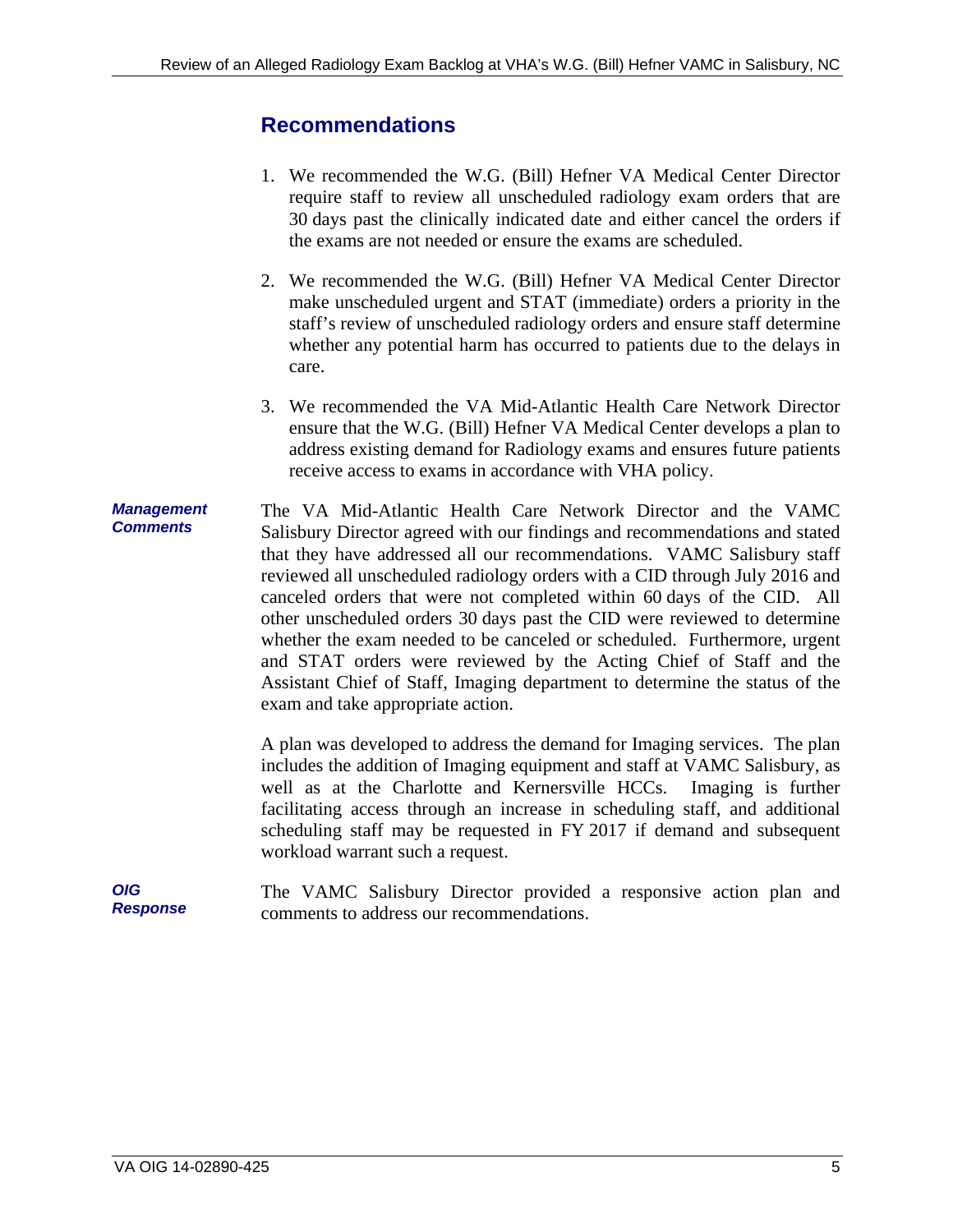#### <span id="page-9-0"></span>**Finding 2 Alleged Practices In Nuclear Medicine Department Operations Did Not Cause the Radiology Exam Backlog**

We did not substantiate five allegations regarding Nuclear Medicine department shifts, duration, and number of Nuclear Medicine scans performed each day, denial of overtime requests, and refusal to send patients to outside facilities because of cost concerns. The complainant alleged that these conditions had contributed to the Radiology exam backlog at VAMC Salisbury.

*Alleged Use of 8-Hour Shifts Caused Backlog*  Due to the lack of historical data and information, we could not substantiate the allegation and determine whether the 2014 backlog was caused by the operation of only one 8-hour shift in the Nuclear Medicine department, rather than multiple shifts or longer shifts. Several factors, such as staffing fluctuations or shortages, equipment issues, or problems in the maintenance of pending orders, could have contributed over time to the development of the backlog. We also noted that the Nuclear Medicine department could not unilaterally add multiple shifts or longer shifts because its hours of operation had to align with those of the VAMC's Imaging, Cardiology, and Pharmacy services.

> The Nuclear Medicine department relies on these services to prepare patients for the scans, provide support during the scans, perform the scans, and interpret the results. The VAMC Salisbury Imaging Chief also stated that the VAMC had not considered adding another shift because improved staffing levels, additional equipment, and the relocation of the cardiac stress lab had increased his service's efficiency and ability to meet workload demands.

*Alleged Use of 4-Hour Scheduling Window Caused Backlog*  We did not substantiate the allegation that Nuclear Medicine only scheduled patients and performed scans during a 4-hour window. We found no indications during our interviews or reviews that patients were only scheduled and scanned in the Nuclear Medicine department during a 4-hour window. According to the shift schedules, Nuclear Medicine technicians were available during the 10-hour period, 6:30 a.m.–4:30 p.m.

> All of the Nuclear Medicine technicians we interviewed, including two who were employed in the service in 2014, stated (with slight variations due to their tours of duty) that they generally started scans between 7:30 and 8:00 a.m. and performed them throughout the day until 3:30 to 4:00 p.m. In addition, a review of the scheduled appointment logs for March 2014 and March 2016 in the VistA Clinic Availability Report showed that Nuclear Medicine had a 7.5-hour scheduling window for scans. The appointment logs showed that Nuclear Medicine typically scheduled patients for scans from 8:00 a.m. to 3:30 p.m.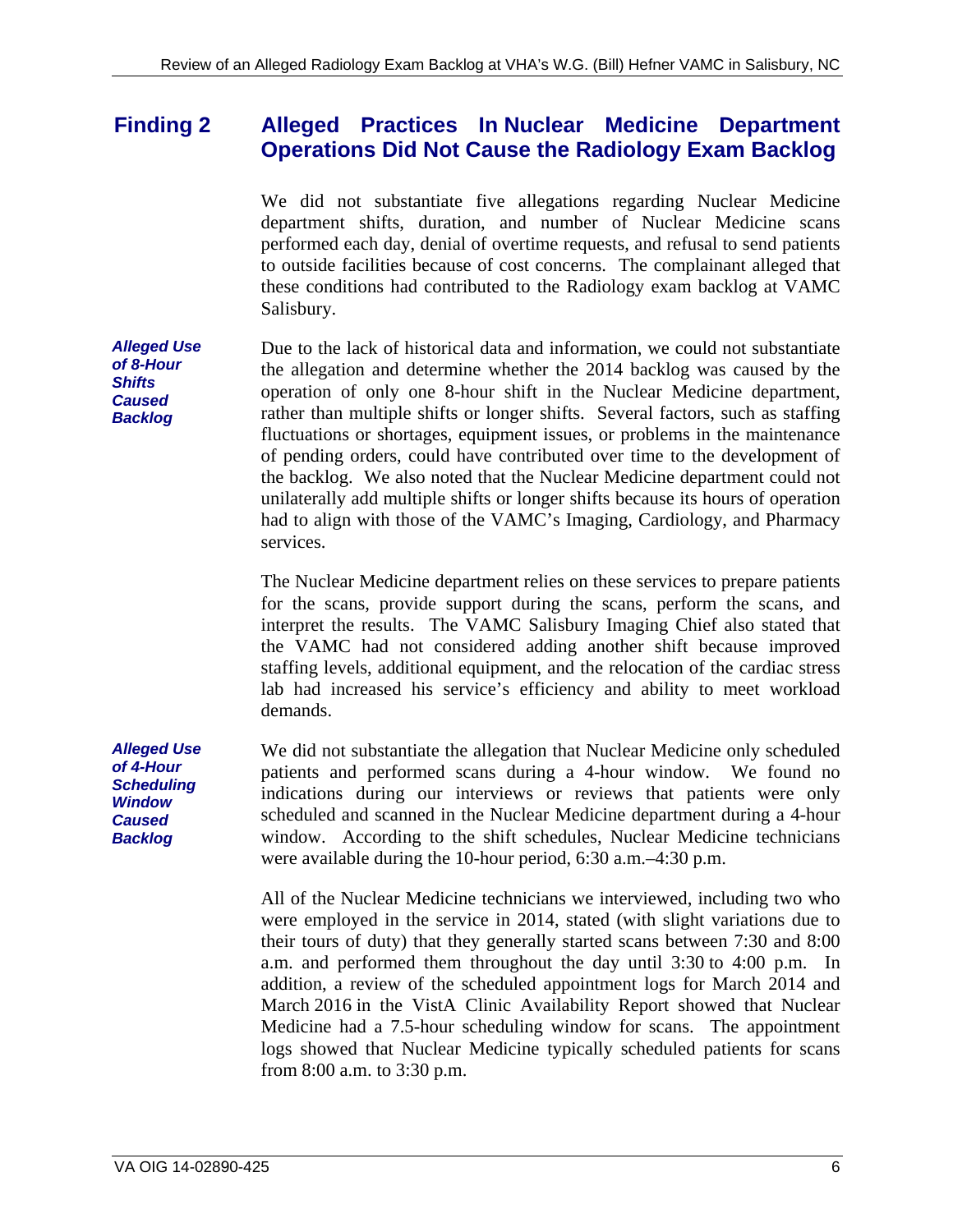We did not substantiate the allegation that the Nuclear Medicine department performed fewer than 10 scans per day, which would have been insufficient to reduce the size of the patient pending list. Our review of the Nuclear Medicine department's FY 2014 workload disclosed that it completed an average of 22 scans per workday. We defined a workday as every business day, Monday through Friday, excluding Federal holidays. Our review and analysis of Nuclear Medicine's monthly FY 2014 workload showed that it consistently averaged 19 to 25 completed scans per workday each month. Thus, we found no evidence that Nuclear Medicine ever performed fewer than 10 scans per workday.

We did not substantiate the allegation that the Radiological Administrative Officer told the Nuclear Medicine technicians' supervisor not to make any overtime requests. Based on interviews with the Chief of Staff and Nuclear Medicine department managers and technicians and our review of time and attendance overtime records, we did not identify any problems related to the request and approval of overtime in Nuclear Medicine. The Radiological Administrative Officer stated that he had not refused any Nuclear Medicine department overtime requests and Nuclear Medicine staff did not report any problems with making requests or getting them approved when we interviewed them regarding this allegation. However, we found 184 hours of overtime hours in calendar year (CY) 2014 and 117 hours in CY 2015 paid to the Nuclear Medicine Supervisor and four technicians for duties such as patient care, staff coverage, and scheduling.

We did not substantiate the allegation that Nuclear Medicine department administrators refused to refer patients to outside facilities because of cost concerns. The allegation was not substantiated based on our interviews with various VAMC Salisbury staff and our review of Nuclear Medicine authorizations for non-VA care. The Chief of Staff, chief of non-VA care, Imaging Service management and Nuclear Medicine technicians did not identify cost concerns as a barrier to referring patients to outside facilities through the non-VA care program. The VAMC Salisbury medical support assistant stated that when she scheduled appointments, she routinely offered non-VA care referrals if VAMC Salisbury radiology appointments exceeded a 30-day wait time. We also confirmed with the VAMC Salisbury chief of non-VA care that no policy prohibited the referral of Nuclear Medicine patients to non-VA care.

A review of non-VA care authorizations for the period from January 1, 2014 through April 11, 2016 showed that the Nuclear Medicine department made 165 referrals in CY 2014, 48 in CY 2015, and 5 as of April 11, 2016. Although we did not substantiate the complainant's allegation that cost concerns were a barrier to non-VA care radiology referrals, the Nuclear Medicine department's 1,076 past due pending exam orders indicated that increased use of non-VA care should be expanded to ensure that patients receive appropriate testing in a timely manner.

*Alleged Refusal of Technicians' Requests for Overtime* 

*Alleged Performance of Fewer Than 10 Scans Per Day* 

*Alleged Refusal To Refer Patients to Outside Facilities*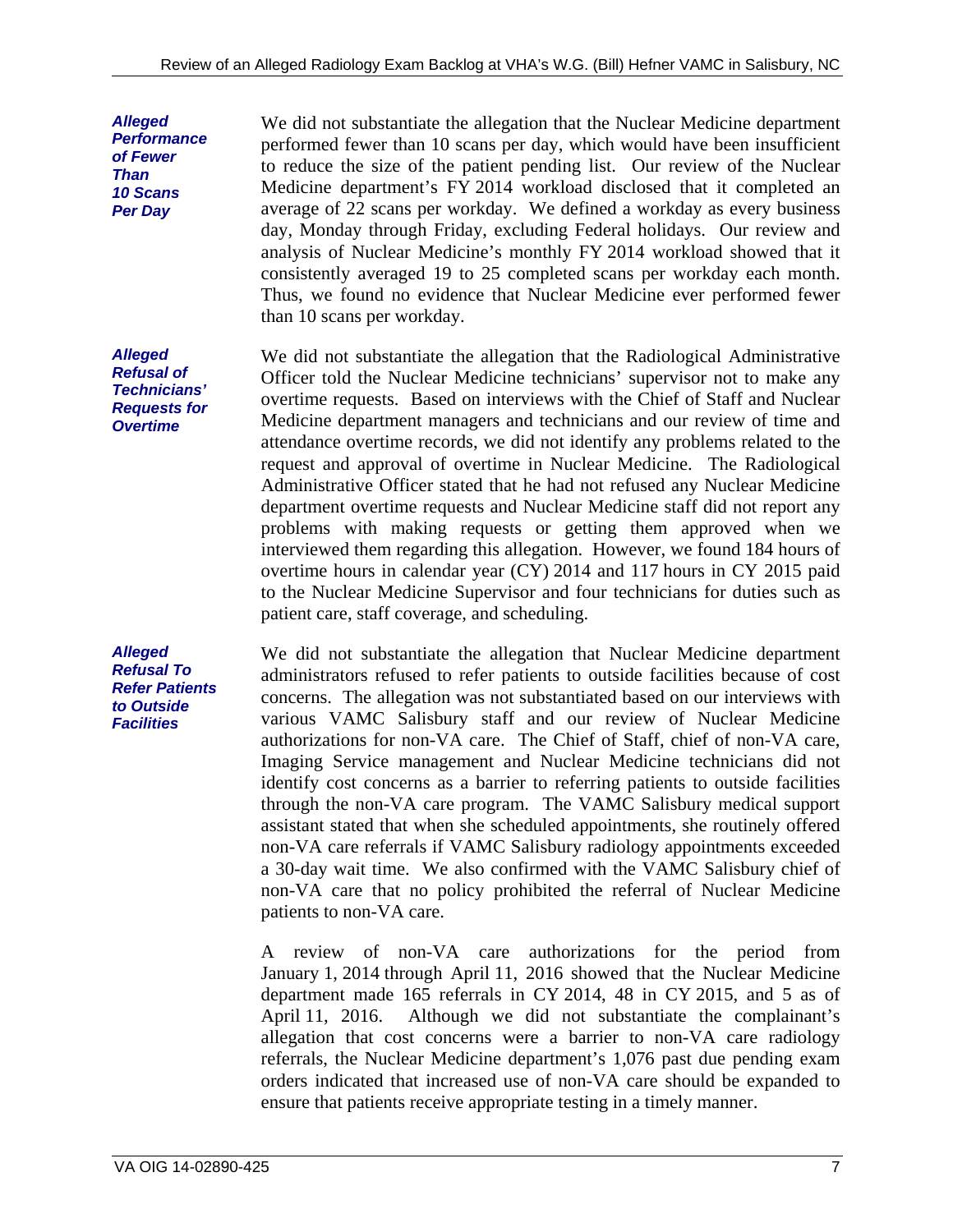**Conclusion** We substantiated the complainant's allegation that VAMC Salisbury had a backlog of about 3,300 patients with pending orders for radiology exams, but we did not substantiate the remaining five allegations. We confirmed the existence of a backlog of over 3,000 pending orders for radiology exams at a specific point in time in 2014 near the date identified by the complainant.

> The VAMC Salisbury Imaging Service subsequently decreased that number, averaging 1,358 pending orders from January 1, 2014, through March 31, 2016, but did not eliminate the backlog. Although we did not identify any patients who had waited since 2007 for their exams, our review of the VAMC's current FY 2015 to FY 2016 year-to-date pending radiology exam workload indicated that the Imaging Service was not effectively managing its pending radiology exam workload to ensure patients receive timely exams. Furthermore, some patients had experienced significant delays in the completion of ordered exams. VA OIG's patient record reviews did not identify any patient harm associated with the delayed exams.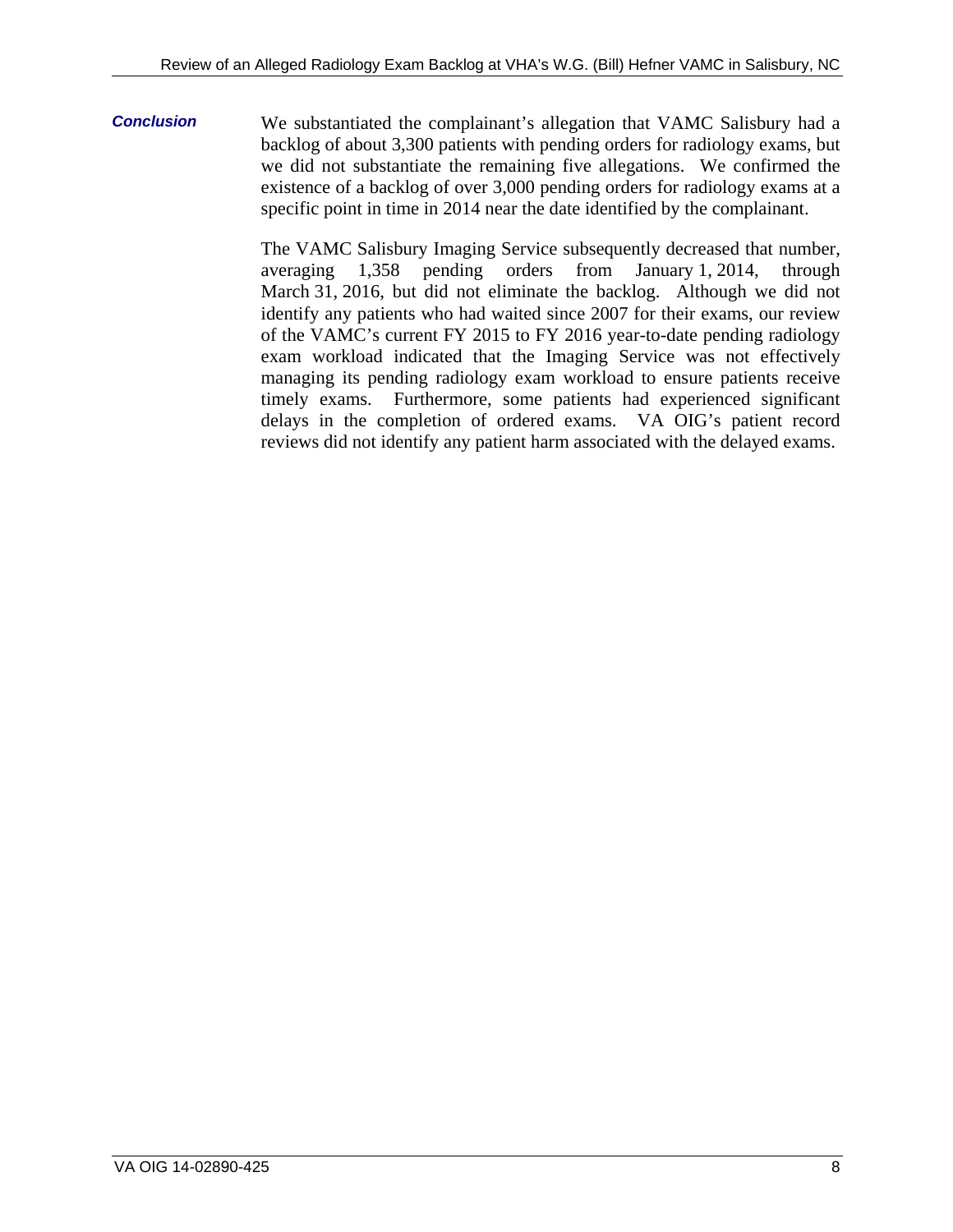#### <span id="page-12-0"></span>**Appendix A Scope and Methodology**

- *Scope*  We performed our review and site visit during the week of April 11, 2016, to evaluate the allegations originating from VAMC Salisbury, North Carolina. The facility received notification of our visit two business days before the review began to ensure the availability of relevant personnel. We focused our review on validating the complainant's allegations.
- *Methodology*  To gain a better understanding of the Imaging Service's overall operations, we interviewed VAMC Salisbury managers and staff, including radiologists, schedulers, and Nuclear Medicine technologists. On May 4, 2016, we interviewed the complainant by telephone to get a better grasp of the allegations; namely, that the complainant inadvertently became aware of the radiology order backlog after viewing routine Nuclear Medicine department reports in preparation for a weekly supervisors' meeting. The complainant also expressed opinions about Nuclear Medicine department staff and operations and provided emails that contained additional information and context for the allegations.

We analyzed pending radiology exam data and documentation from the facility's Imaging Service for the period from January 1, 2014 through April 8, 2016 to include outside fee-basis referrals. We reviewed information for the entire month of March 2014 once it was made available because the complainant specifically alleged that the 3,300 backlog of exams existed as of the end of March 2014. Our analysis included a judgmentally selected sample of pending radiology orders to determine the status of the patients' ordered exams and to identify patients who may have been potentially harmed by delays in care. OHI performed clinical reviews of the identified patients' records to determine any effect on their care.

We reviewed the following information:

- VHA policy regulations and requirements
- Complainants' allegations contained in OSC letter dated June 2014
- Imaging Service workload data and pending orders by modality
- VA time and attendance records
- Imaging Service scheduled appointment times
- Nuclear medicine fee-basis referrals and associated data
- Pending radiology orders from VistA

#### *Government Standards*  We did not perform this review in accordance with the Council of the Inspectors General on Integrity and Efficiency's *Quality Standards for Inspection and Evaluation*.However, we believe the scope of our review and the work completed was sufficient to support the findings and recommendations in this report.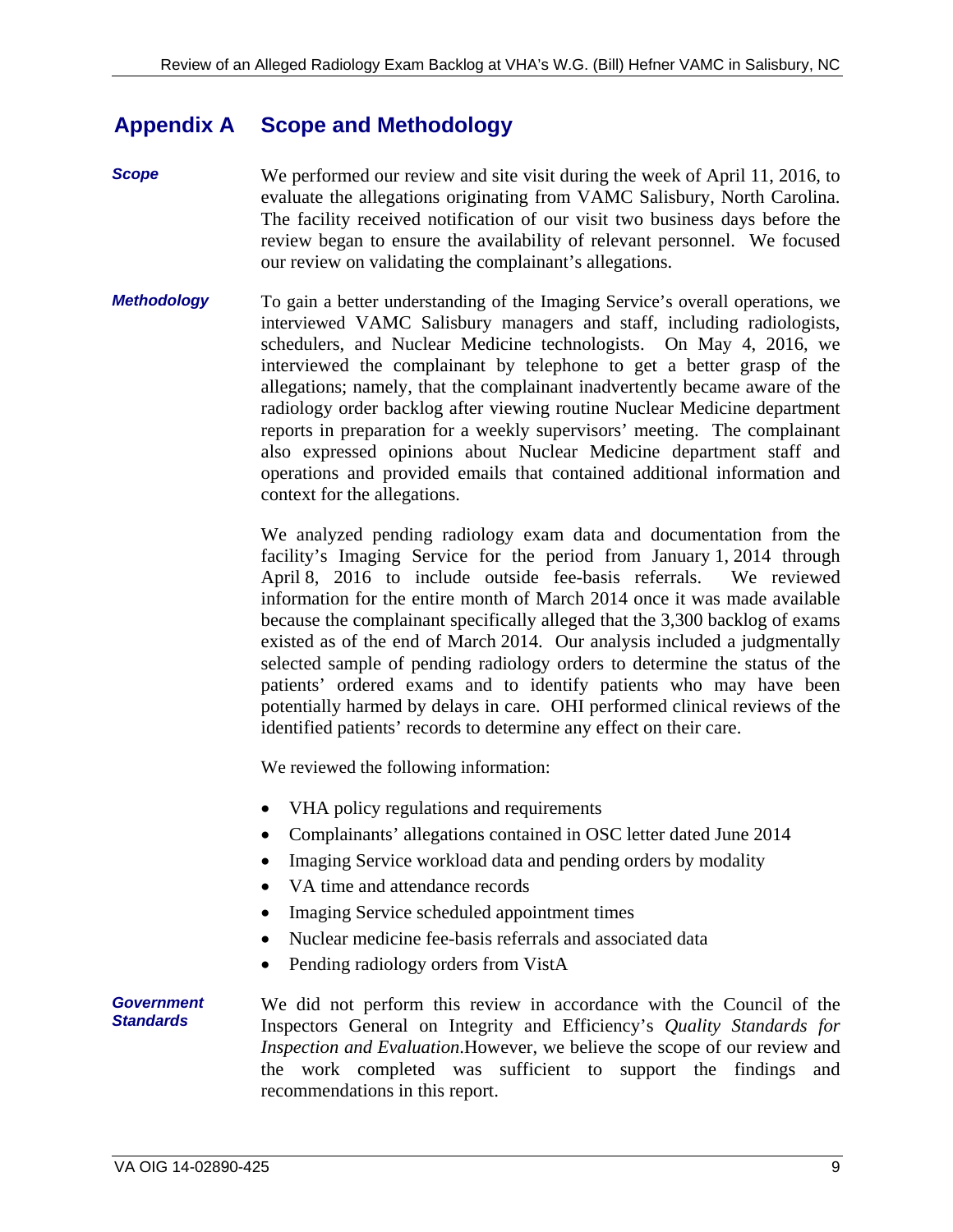## <span id="page-13-0"></span>**Appendix B Management Comments—VA Mid-Atlantic Health Care Network Director**

| <b>Department of</b><br><b>Memorandum</b><br><b>Veterans Affairs</b> |                                                                                                                                                                                                                                                                                                                    |  |
|----------------------------------------------------------------------|--------------------------------------------------------------------------------------------------------------------------------------------------------------------------------------------------------------------------------------------------------------------------------------------------------------------|--|
| Date:                                                                | September 9, 2016                                                                                                                                                                                                                                                                                                  |  |
| From:                                                                | Network Director, VA Mid-Atlantic Health Care Network, VISN 6 (10N6)                                                                                                                                                                                                                                               |  |
| Subj:                                                                | Response to VA Office of Inspector General (OIG) Review of Alleged Radiology<br>Exam Backlog at the W.G. (Bill) Hefner VA Medical Center Network Adequacy<br>(VAIQ 7636313)                                                                                                                                        |  |
| To:                                                                  | Dr. Karen Rasmussen, Director Management Review Service                                                                                                                                                                                                                                                            |  |
|                                                                      | 1. This memorandum is submitted by the Network Director, Veterans Integrated<br>Service Network 6 (VISN 6) in response to the OIG Review of Alleged Radiology<br>Exam Backlog at the W.G. (Bill) Hefner VA Medical Center.                                                                                         |  |
|                                                                      | 2. VISN 6 concurs with the findings in this report and with the memo submitted by<br>Ms. Kaye Green, VAMC Director at the W.G. (Bill) Hefner VA Medical Center.                                                                                                                                                    |  |
|                                                                      | 3. With regard to recommendation three:                                                                                                                                                                                                                                                                            |  |
|                                                                      | "We recommended the VA Mid-Atlantic Health Care Network Director ensure<br>that the W.G. (Bill) Hefner VA Medical Center develops a plan to address<br>existing demand for Radiology exams and ensures future patients receive<br>access to exams in accordance with VHA policy."                                  |  |
|                                                                      | We concur with Ms. Green's response that the action plan is completed and in<br>the execution phase. VISN and Facility Leadership will track completion of these<br>planned activities and monitor access to these services on a quarterly basis with<br>Salisbury Leadership to ensure compliance with VA policy. |  |
|                                                                      | (Original signed by:)                                                                                                                                                                                                                                                                                              |  |
|                                                                      | DANIEL. F. HOFFMANN, FACHE                                                                                                                                                                                                                                                                                         |  |
|                                                                      |                                                                                                                                                                                                                                                                                                                    |  |
|                                                                      |                                                                                                                                                                                                                                                                                                                    |  |
|                                                                      |                                                                                                                                                                                                                                                                                                                    |  |
|                                                                      |                                                                                                                                                                                                                                                                                                                    |  |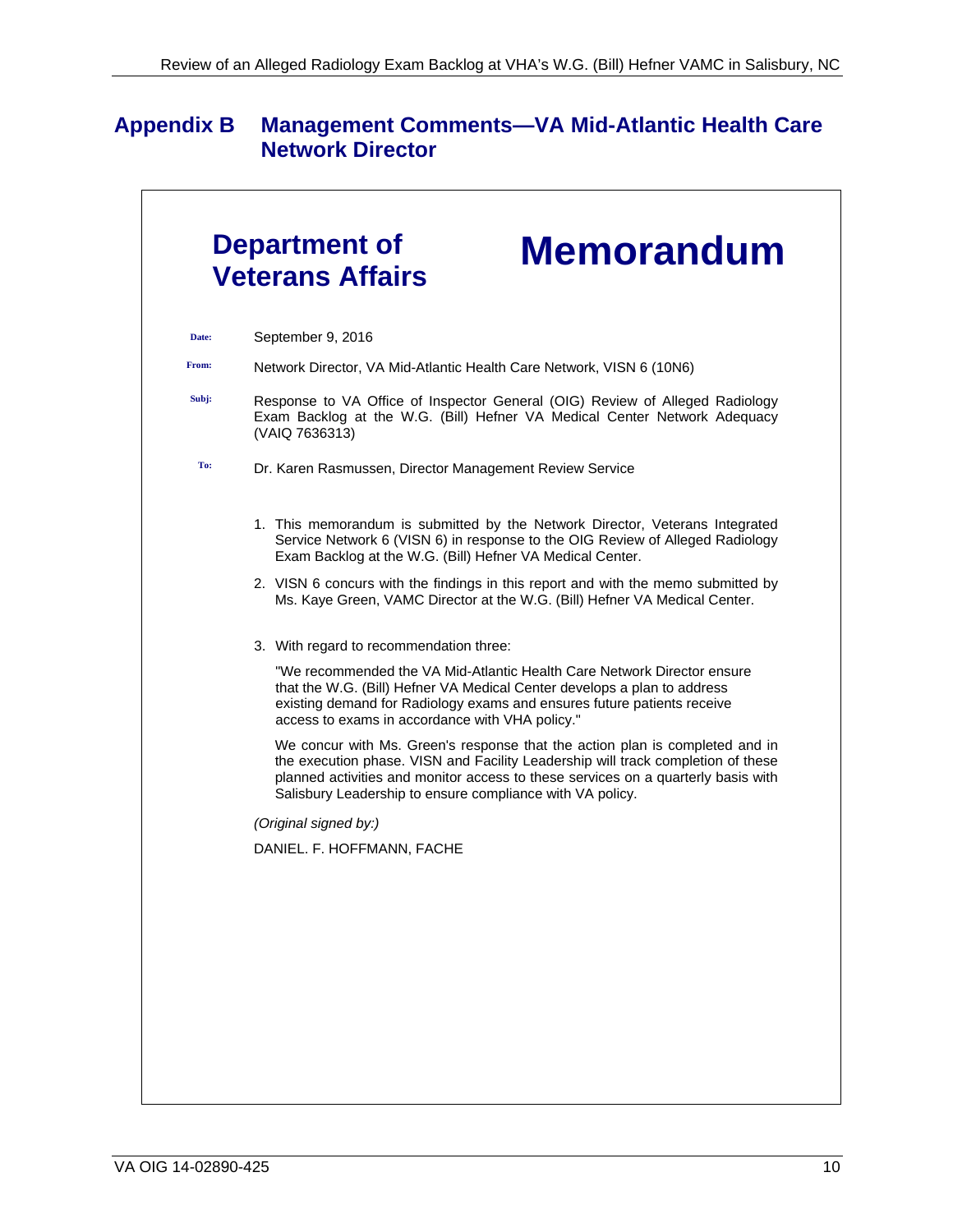## <span id="page-14-0"></span>**Appendix C Management Comments—W.G. (Bill) Hefner VA Medical Center Director**

| Date: | September 8, 2016                                                                                                                                                                                                                       |  |
|-------|-----------------------------------------------------------------------------------------------------------------------------------------------------------------------------------------------------------------------------------------|--|
| From: | Director, W.G. (Bill) Hefner VA Medical Center (659/00)                                                                                                                                                                                 |  |
| Subj: | Healthcare Inspection - Review of Radiology Exam Backlog, W.G. (Bill) Hefner VA<br>Medical Center, Salisbury, North Carolina Network Adequacy (VAIQ 7636313)                                                                            |  |
| To:   | Director, VA Mid-Atlantic Health Care Network (10N6)                                                                                                                                                                                    |  |
|       | I have reviewed the draft report of the Office of Inspector General. I concur with the<br>recommendations. I have included my response in the attached Director's<br>Comments. Please contact me if you have any questions or comments. |  |
|       | (original signed by:)                                                                                                                                                                                                                   |  |
|       | KAYE GREEN, FACHE                                                                                                                                                                                                                       |  |
|       | Director, W.G. (Bill) Hefner VA Medical Center (659/00)                                                                                                                                                                                 |  |
|       |                                                                                                                                                                                                                                         |  |
|       |                                                                                                                                                                                                                                         |  |
|       |                                                                                                                                                                                                                                         |  |
|       |                                                                                                                                                                                                                                         |  |
|       |                                                                                                                                                                                                                                         |  |
|       |                                                                                                                                                                                                                                         |  |
|       |                                                                                                                                                                                                                                         |  |
|       |                                                                                                                                                                                                                                         |  |
|       |                                                                                                                                                                                                                                         |  |
|       |                                                                                                                                                                                                                                         |  |
|       |                                                                                                                                                                                                                                         |  |
|       |                                                                                                                                                                                                                                         |  |
|       |                                                                                                                                                                                                                                         |  |
|       |                                                                                                                                                                                                                                         |  |
|       |                                                                                                                                                                                                                                         |  |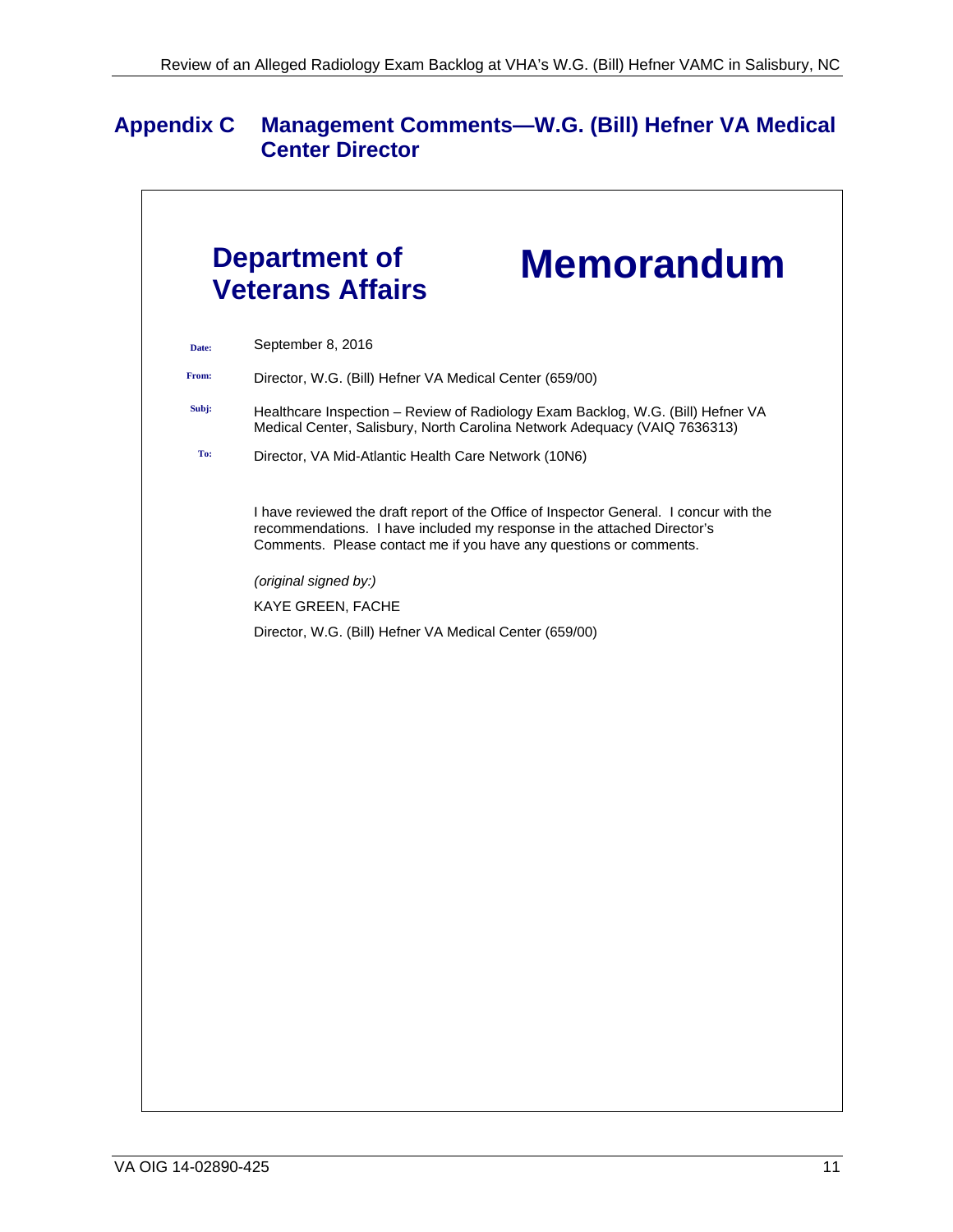### **Attachment**

#### **W.G. (Bill) Hefner VA Medical Center Action Plan**

#### **OIG Draft Report, Review of Alleged Radiology Exam Backlog at the W.G. (Bill) Hefner VA Medical Center**

#### **Date of Draft Report: September 8, 2016**

The following Director's comments are submitted in response to the recommendation in the OIG report:

#### **OIG Recommendation**

 **Recommendation 1.** We recommended the W.G. (Bill) Hefner VA Medical Center Director require staff to review all unscheduled radiology exam orders that are 30 days past the clinically indicated date and either cancel the orders if the exams are not needed or ensure the exams are scheduled.

**Concur** 

#### Target date for completion: Completed

Facility response: A list of Imaging orders was generated using the VistA Pending option that includes the Clinically Indicated Date (CID) of orders through July 2016. Upon review, some unscheduled orders were categorized as "walk-ins" which places the responsibility on the patient to report to the Imaging Department for the test. Orders that are not completed within 60 days of the CID were canceled per the "VHA Outpatient Radiology Scheduling Policy and Interim Guidance" memo dated August 12, 2016. All other unscheduled radiology test orders that were 30 days past the CID were reviewed by a team of physicians to determine whether to cancel the order if the exam was no longer needed, or schedule the exam as necessary. A total of 411 orders were reviewed. Of the 411, there were 50 determined to warrant priority scheduling. As of August 30, 2016 all 50 patients warranting priority scheduling were contacted by telephone. Those patients who were unable to be reached by phone were sent a letter, in effort to continue attempts to schedule per "VHA Outpatient Radiology Scheduling Policy and Interim Guidance" memo dated August 12, 2016.

**Recommendation 2.** We recommended the W.G. (Bill) Hefner VA Medical Center Director make unscheduled urgent and STAT (immediate) orders a priority in the staff's review of unscheduled radiology orders and ensure staff determine whether any potential harm has occurred to patients due to the delays in care.

**Concur** 

#### Target date for completion: Completed

Facility response: The list of unscheduled urgent and stat orders were reviewed by the Acting Chief of Staff and the ACOS, Imaging Department on August 15, 2016. There were a total of twenty-three (23) orders on the unscheduled urgent/stat list. The 23 orders involved 15 unique Veterans.

17/23 orders had no clinical indication warranting stat orders and the patient did not show for the exam, therefore the order was cancelled with a note to the provider.

- 1 order Six month follow-up that is scheduled as such
- 2 Same patient, MRIs ordered as stat but patient had no acute injury. Patient no-showed, orders cancelled.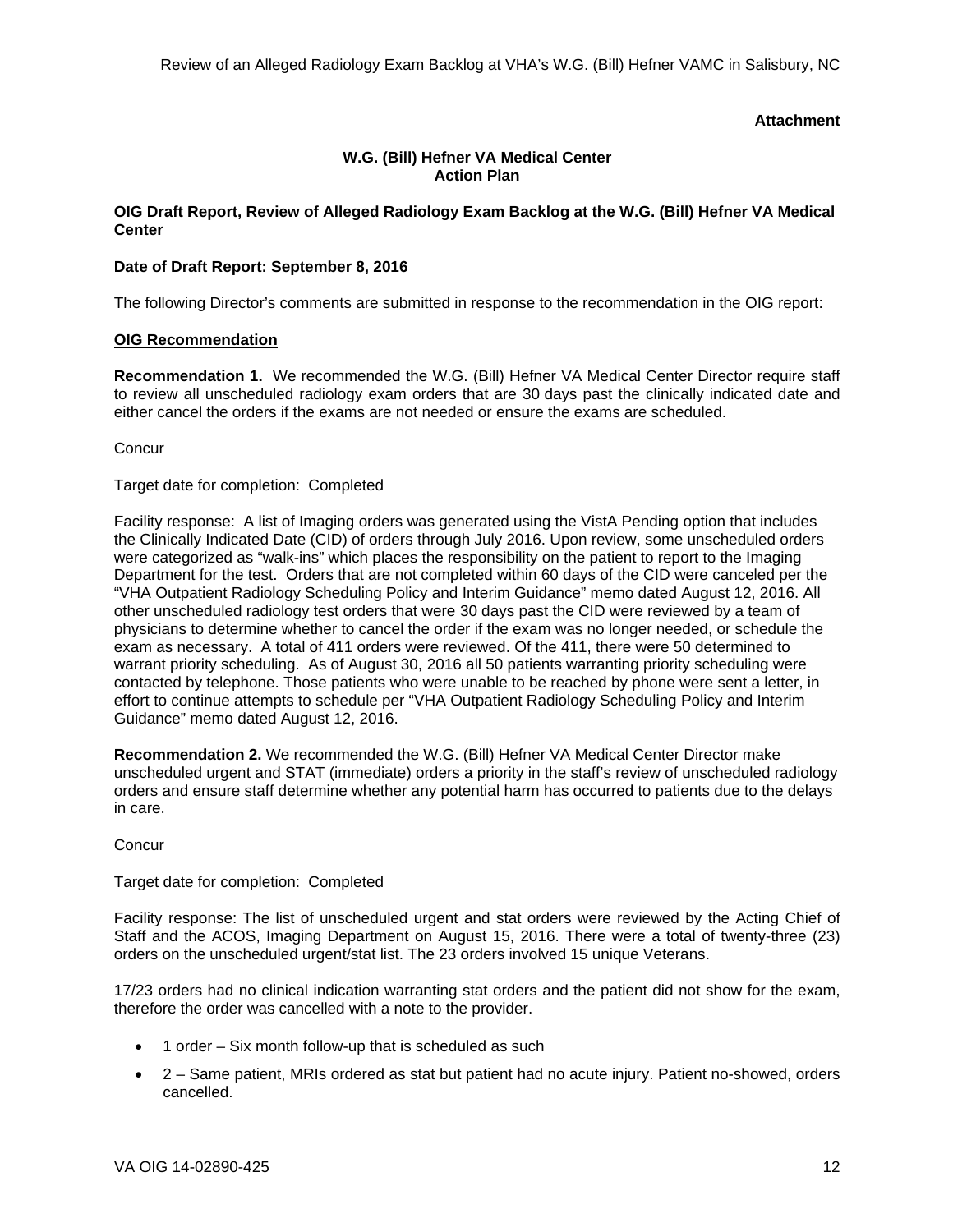- 6 orders were for one patient who was seen by a primary care provider in the morning and subsequently admitted to the inpatient acute mental health unit that afternoon. The patient had no evidence of acute injury requiring stat x-rays.
- 8 orders no shows for plain x-ray films and cancelled by imaging with a note to the provider.
- 4/23 were completed the same day as ordered.
- 2/23 were duplicate orders.

As a result of the facility's review of the records it was determined that no harm occurred to any patient on the unscheduled stat/urgent list. Of note, the facility requires direct provider to radiologist interaction for all STAT imaging requests with the exception of plain films. In effort to improve coordination of care this direct provider interaction facilitates not only communication but comprehensive care planning.

**Recommendation 3.** We recommended the VA Mid-Atlantic Health Care Network Director ensure that the W.G. (Bill) Hefner VA Medical Center develops a plan to address existing demand for Radiology exams and ensures future patients receive access to exams in accordance with VHA policy.

**Concur** 

Target date for completion: Completed

### Facility response:

A plan was developed to address the demand for Imaging Services. The plan includes the addition of Imaging equipment and staff at the Salisbury VAMC as well as the Charlotte and Kernersville HCCs. This includes the addition of two complete Nuclear Medicine departments at the HCCs as well as four MRI units, which will essentially triple capacity in both modalities. Additionally, two CT units were added at the HCCs.

Imaging is further facilitating access through an increase in scheduling staff from seven to thirteen schedulers and one MSA supervisor. Additional Imaging scheduling staff may be requested in FY17 if demand and subsequent workload warrants such request.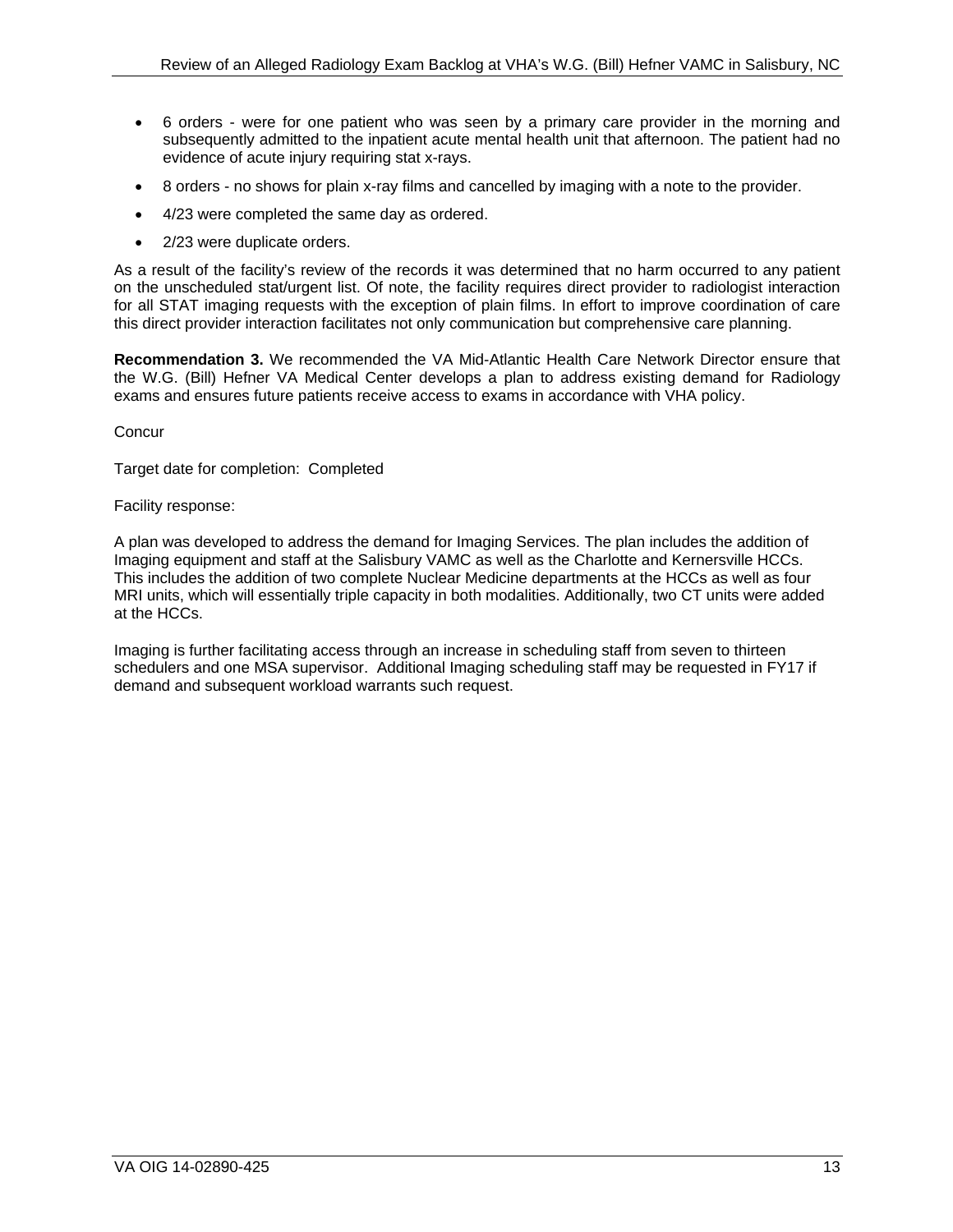| Contact         | For more information about this report, please<br>contact the Office of Inspector General at<br>$(202)$ 461-4720. |
|-----------------|-------------------------------------------------------------------------------------------------------------------|
| Acknowledgments | Janet Mah, Director<br><b>Rhiannon Barron</b><br>Gregory Gladhill<br>Andrea Lui<br>Andrea Sandoval<br>Leslie Yuri |

## <span id="page-17-0"></span>**Appendix D OIG Contact and Staff Acknowledgments**